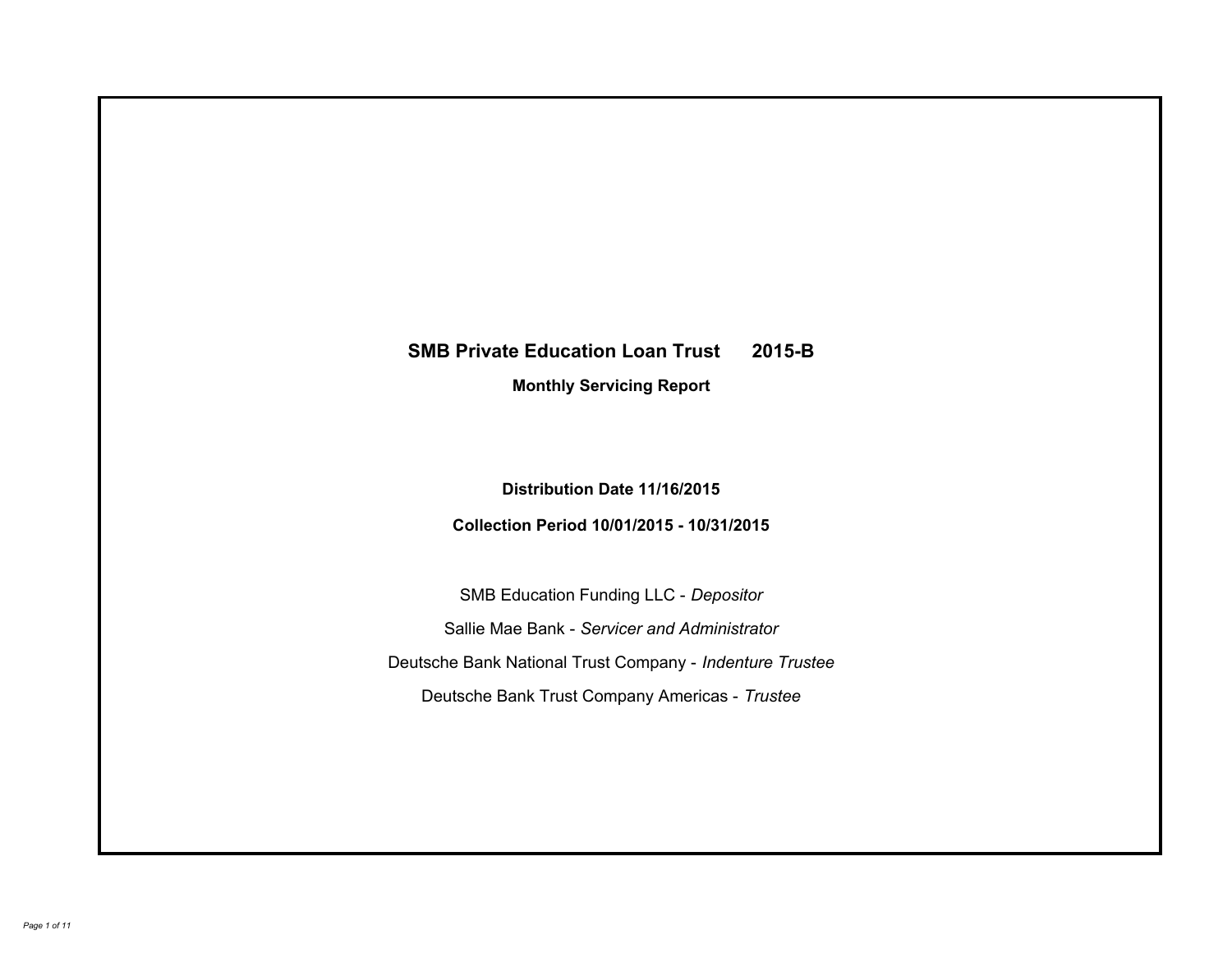| Α           | <b>Student Loan Portfolio Characteristics</b>   |                                                                                                                                                                                                           | Settlement Date<br>07/30/2015       | 09/30/2015       | 10/31/2015                          |
|-------------|-------------------------------------------------|-----------------------------------------------------------------------------------------------------------------------------------------------------------------------------------------------------------|-------------------------------------|------------------|-------------------------------------|
|             | <b>Principal Balance</b>                        |                                                                                                                                                                                                           | \$700,964,388.29                    | \$692,306,055.61 | \$688,348,552.15                    |
|             | Interest to be Capitalized Balance              |                                                                                                                                                                                                           | 42,430,107.89                       | 46,441,106.29    | 47,936,766.80                       |
|             | Pool Balance                                    |                                                                                                                                                                                                           | \$743,394,496.18                    | \$738,747,161.90 | \$736,285,318.95                    |
|             | Weighted Average Coupon (WAC)                   |                                                                                                                                                                                                           | 8.18%                               | 8.19%            | 8.19%                               |
|             | Weighted Average Remaining Term                 |                                                                                                                                                                                                           | 128.84                              | 128.59           | 127.91                              |
|             | Number of Loans                                 |                                                                                                                                                                                                           | 63,899                              | 63,625           | 63,395                              |
|             | Number of Borrowers                             |                                                                                                                                                                                                           | 43,918                              | 42,688           | 42,537                              |
|             | Pool Factor                                     |                                                                                                                                                                                                           |                                     | 0.993748495      | 0.990436871                         |
|             | Since Issued Total Constant Prepayment Rate (1) |                                                                                                                                                                                                           |                                     | 3.89%            | 3.85%                               |
| $\sf B$     |                                                 |                                                                                                                                                                                                           |                                     |                  |                                     |
|             | <b>Debt Securities</b>                          | Cusip/Isin                                                                                                                                                                                                | 10/15/2015                          |                  | 11/16/2015                          |
|             | A1                                              | 78448QAA6                                                                                                                                                                                                 | \$203,324,460.96                    |                  | \$198,051,417.11                    |
|             | A <sub>2</sub> A<br>A2B                         | 78448QAB4<br>78448QAC2                                                                                                                                                                                    | \$192,000,000.00<br>\$90,000,000.00 |                  | \$192,000,000.00<br>\$90,000,000.00 |
|             | A <sub>3</sub>                                  | 78448QAD0                                                                                                                                                                                                 | \$75,000,000.00                     |                  | \$75,000,000.00                     |
|             | В                                               | 78448QAE8                                                                                                                                                                                                 | \$70,000,000.00                     |                  | \$70,000,000.00                     |
|             | C                                               | 78448QAF5                                                                                                                                                                                                 | \$50,000,000.00                     |                  | \$50,000,000.00                     |
|             |                                                 |                                                                                                                                                                                                           |                                     |                  |                                     |
| ${\rm C}$   | <b>Certificates</b>                             | <b>Cusip/Isin</b>                                                                                                                                                                                         | 10/15/2015                          |                  | 11/16/2015                          |
|             | Residual                                        | 78448Q108                                                                                                                                                                                                 | \$100,000.00                        |                  | \$100,000.00                        |
|             |                                                 |                                                                                                                                                                                                           |                                     |                  |                                     |
| D           | <b>Account Balances</b>                         |                                                                                                                                                                                                           | 10/15/2015                          |                  | 11/16/2015                          |
|             | Reserve Account Balance                         |                                                                                                                                                                                                           | \$1,896,081.00                      |                  | \$1,896,081.00                      |
|             |                                                 |                                                                                                                                                                                                           |                                     |                  |                                     |
| $\mathsf E$ | <b>Asset / Liability</b>                        |                                                                                                                                                                                                           | 10/15/2015                          |                  | 11/16/2015                          |
|             | Overcollateralization Percentage                |                                                                                                                                                                                                           | 7.91%                               |                  | 8.32%                               |
|             | Specified Overcollateralization Amount          |                                                                                                                                                                                                           | \$221,624,148.57                    |                  | \$220,885,595.69                    |
|             | Actual Overcollateralization Amount             |                                                                                                                                                                                                           | \$58,422,700.94                     |                  | \$61,233,901.84                     |
|             |                                                 | (1) Since Issued Total CPR calculations found in monthly servicing reports issued on or prior to September 15, 2015 originally included loans that were removed from the pool by the sponsor because they |                                     |                  |                                     |

(1) Since Issued Total CPR calculations found in monthly servicing reports issued on or prior to September 15, 2015 originally included loans that were removed from the pool by the sponsor because they became ineligible for the pool between the cut-off date and settlement date. On October 5, 2015, Since Issued Total CPR calculations were revised to exclude these loans and all prior monthly servicing reports were restated. For additional information, see 'Since Issued CPR Methodology' found on page 11 of this report.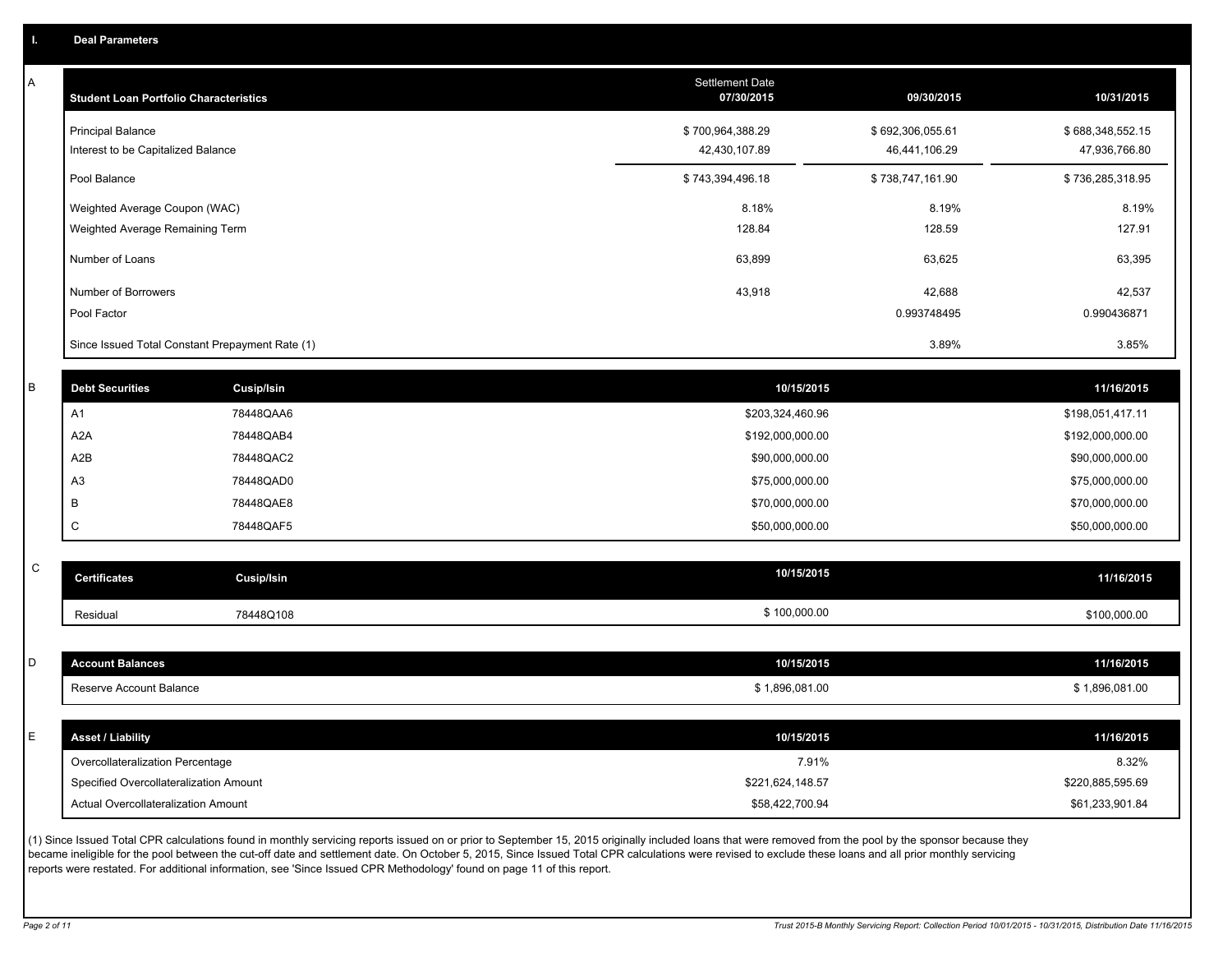## **II. 2015-B Trust Activity 10/01/2015 through 10/31/2015**

| Α | <b>Student Loan Principal Receipts</b>                           |                |
|---|------------------------------------------------------------------|----------------|
|   | <b>Borrower Principal</b>                                        | 4,754,702.66   |
|   | <b>Consolidation Activity Principal</b>                          | 0.00           |
|   | Seller Principal Reimbursement                                   | 0.00           |
|   | Servicer Principal Reimbursement                                 | 0.00           |
|   | Delinquent Principal Purchases by Servicer                       | 0.00           |
|   | <b>Other Principal Deposits</b>                                  | 0.00           |
|   | <b>Total Principal Receipts</b>                                  | \$4,754,702.66 |
| B | <b>Student Loan Interest Receipts</b>                            |                |
|   | <b>Borrower Interest</b>                                         | 2,259,008.85   |
|   | <b>Consolidation Activity Interest</b>                           | 0.00           |
|   | Seller Interest Reimbursement                                    | 0.00           |
|   | Servicer Interest Reimbursement                                  | 0.00           |
|   | Delinquent Interest Purchases by Servicer                        | 0.00           |
|   | Other Interest Deposits                                          | 0.00           |
|   | <b>Total Interest Receipts</b>                                   | \$2,259,008.85 |
| C | <b>Recoveries on Realized Losses</b>                             | \$114.80       |
| D | <b>Investment Income</b>                                         | \$920.83       |
| Е | <b>Funds Borrowed from Next Collection Period</b>                | \$0.00         |
| F | <b>Funds Repaid from Prior Collection Period</b>                 | \$0.00         |
| G | Loan Sale or Purchase Proceeds                                   | \$0.00         |
| H | Initial Deposits to Distribution Account                         | \$0.00         |
|   | <b>Excess Transferred from Other Accounts</b>                    | \$0.00         |
| J | <b>Borrower Benefit Reimbursements</b>                           | \$0.00         |
| Κ | <b>Other Deposits</b>                                            | \$0.00         |
| Г | <b>Other Fees Collected</b>                                      | \$0.00         |
| М | <b>AVAILABLE FUNDS</b>                                           | \$7,014,747.14 |
| N | Non-Cash Principal Activity During Collection Period             | \$797,199.20   |
| O | Aggregate Purchased Amounts by the Depositor, Servicer or Seller | \$0.00         |
| P | Aggregate Loan Substitutions                                     | \$0.00         |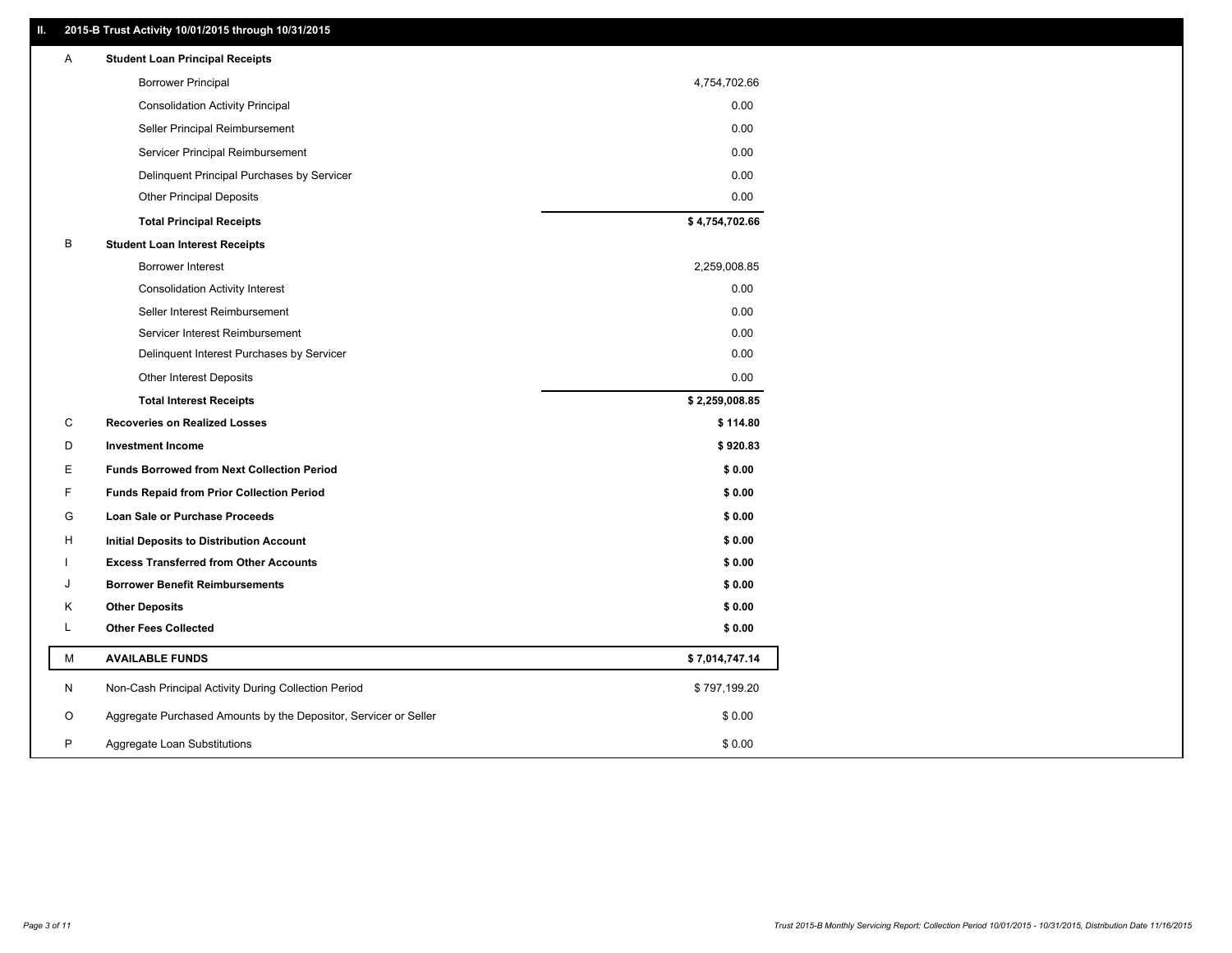|                   |                       |                          |         |                  | <b>Loans by Repayment Status</b> |                            |                          |             |                  |                |                            |
|-------------------|-----------------------|--------------------------|---------|------------------|----------------------------------|----------------------------|--------------------------|-------------|------------------|----------------|----------------------------|
|                   |                       |                          |         | 10/31/2015       |                                  |                            |                          |             | 09/30/2015       |                |                            |
|                   |                       | <b>Wtd Avg</b><br>Coupon | # Loans | Principal        | % of Principal                   | % of Loans in<br>Repay (1) | <b>Wtd Avg</b><br>Coupon | # Loans     | Principal        | % of Principal | % of Loans in<br>Repay (1) |
| INTERIM:          | IN SCHOOL             | 8.79%                    | 14,395  | \$153,878,767.54 | 22.355%                          | $-$ %                      | 8.77%                    | 14,738      | \$158,395,122.49 | 22.879%        | $-$ %                      |
|                   | GRACE                 | 8.50%                    | 5,730   | \$62,429,524.73  | 9.069%                           | $-$ %                      | 8.51%                    | 5,616       | \$60,658,872.95  | 8.762%         | $-$ %                      |
|                   | <b>DEFERMENT</b>      | 8.69%                    | 1,761   | \$17,086,683.63  | 2.482%                           | $-$ %                      | 8.69%                    | 1,714       | \$16,516,372.66  | 2.386%         | $-$ %                      |
| <b>REPAYMENT:</b> | <b>CURRENT</b>        | 7.87%                    | 39,670  | \$432,951,997.08 | 62.897%                          | 95.164%                    | 7.86%                    | 39,651      | \$434,821,566.31 | 62.808%        | 95.202%                    |
|                   | 31-60 DAYS DELINQUENT | 8.87%                    | 464     | \$5,301,637.16   | 0.770%                           | 1.165%                     | 8.94%                    | 527         | \$5,339,726.96   | 0.771%         | 1.169%                     |
|                   | 61-90 DAYS DELINQUENT | 9.07%                    | 220     | \$2,215,924.46   | 0.322%                           | 0.487%                     | 9.35%                    | 174         | \$1,624,531.70   | 0.235%         | 0.356%                     |
|                   | > 90 DAYS DELINQUENT  | 9.26%                    | 64      | \$586,529.68     | 0.085%                           | 0.129%                     | 0.00%                    | $\mathbf 0$ | \$0.00           | 0.000%         | $-$ %                      |
|                   | <b>FORBEARANCE</b>    | 8.22%                    | 1,091   | \$13,897,487.87  | 2.019%                           | 3.055%                     | 8.46%                    | 1,205       | \$14,949,862.54  | 2.159%         | 3.273%                     |
| <b>TOTAL</b>      |                       |                          | 63,395  | \$688,348,552.15 | 100.00%                          | 100.00%                    |                          | 63,625      | \$692,306,055.61 | 100.00%        | 100.00%                    |

Percentages may not total 100% due to rounding \*

1 Loans classified in "Repayment" include any loan for which interim interest only, \$25 fixed payments or full principal and interest payments are due.

|                                                                                 |                                                |                          |         |                  | <b>Loans by Borrower Status</b> |                                |                          |         |                  |                |                                |
|---------------------------------------------------------------------------------|------------------------------------------------|--------------------------|---------|------------------|---------------------------------|--------------------------------|--------------------------|---------|------------------|----------------|--------------------------------|
|                                                                                 |                                                |                          |         | 10/31/2015       |                                 |                                |                          |         | 09/30/2015       |                |                                |
|                                                                                 |                                                | <b>Wtd Avg</b><br>Coupon | # Loans | Principal        | % of Principal                  | % of Loans in<br>P&I Repay (2) | <b>Wtd Avg</b><br>Coupon | # Loans | Principal        | % of Principal | % of Loans in<br>P&I Repay (2) |
| INTERIM:                                                                        | IN SCHOOL                                      | 8.30%                    | 29,117  | \$340,080,349.87 | 49.405%                         | $-$ %                          | 8.30%                    | 29,814  | \$348,630,402.41 | 50.358%        | $-$ %                          |
|                                                                                 | <b>GRACE</b>                                   | 7.99%                    | 11,197  | \$131,944,582.59 | 19.168%                         | $-$ %                          | 7.98%                    | 10,952  | \$129,076,782.31 | 18.644%        | $-$ %                          |
|                                                                                 | <b>DEFERMENT</b>                               | 8.33%                    | 3,432   | \$32,922,022.68  | 4.783%                          | $-$ %                          | 8.35%                    | 3,256   | \$31,386,179.27  | 4.534%         | $-$ %                          |
| P&I REPAYMENT:                                                                  | <b>CURRENT</b>                                 | 8.06%                    | 17,969  | \$163,236,315.41 | 23.714%                         | 89.005%                        | 8.03%                    | 17,815  | \$162,426,578.89 | 23.462%        | 88.655%                        |
|                                                                                 | 31-60 DAYS DELINQUENT                          | 8.97%                    | 342     | \$3,749,627.78   | 0.545%                          | 2.044%                         | 9.03%                    | 440     | \$4,454,416.34   | 0.643%         | 2.431%                         |
|                                                                                 | 61-90 DAYS DELINQUENT                          | 9.09%                    | 190     | \$1,971,271.85   | 0.286%                          | 1.075%                         | 9.45%                    | 143     | \$1,381,833.85   | 0.200%         | 0.754%                         |
|                                                                                 | > 90 DAYS DELINQUENT                           | 9.30%                    | 57      | \$546,894.10     | 0.079%                          | 0.298%                         | 0.00%                    | 0       | \$0.00           | 0.000%         | $-$ %                          |
|                                                                                 | FORBEARANCE                                    | 8.22%                    | 1,091   | \$13,897,487.87  | 2.019%                          | 7.578%                         | 8.46%                    | 1,205   | \$14,949,862.54  | 2.159%         | 8.160%                         |
| <b>TOTAL</b>                                                                    |                                                |                          | 63,395  | \$688,348,552.15 | 100.00%                         | 100.00%                        |                          | 63,625  | \$692,306,055.61 | 100.00%        | 100.00%                        |
| the contract of the contract of the contract of the contract of the contract of | Percentages may not total 100% due to rounding |                          |         |                  |                                 |                                |                          |         |                  |                |                                |

2 Loans classified in "P&I Repayment" includes only those loans for which scheduled principal and interest payments are due.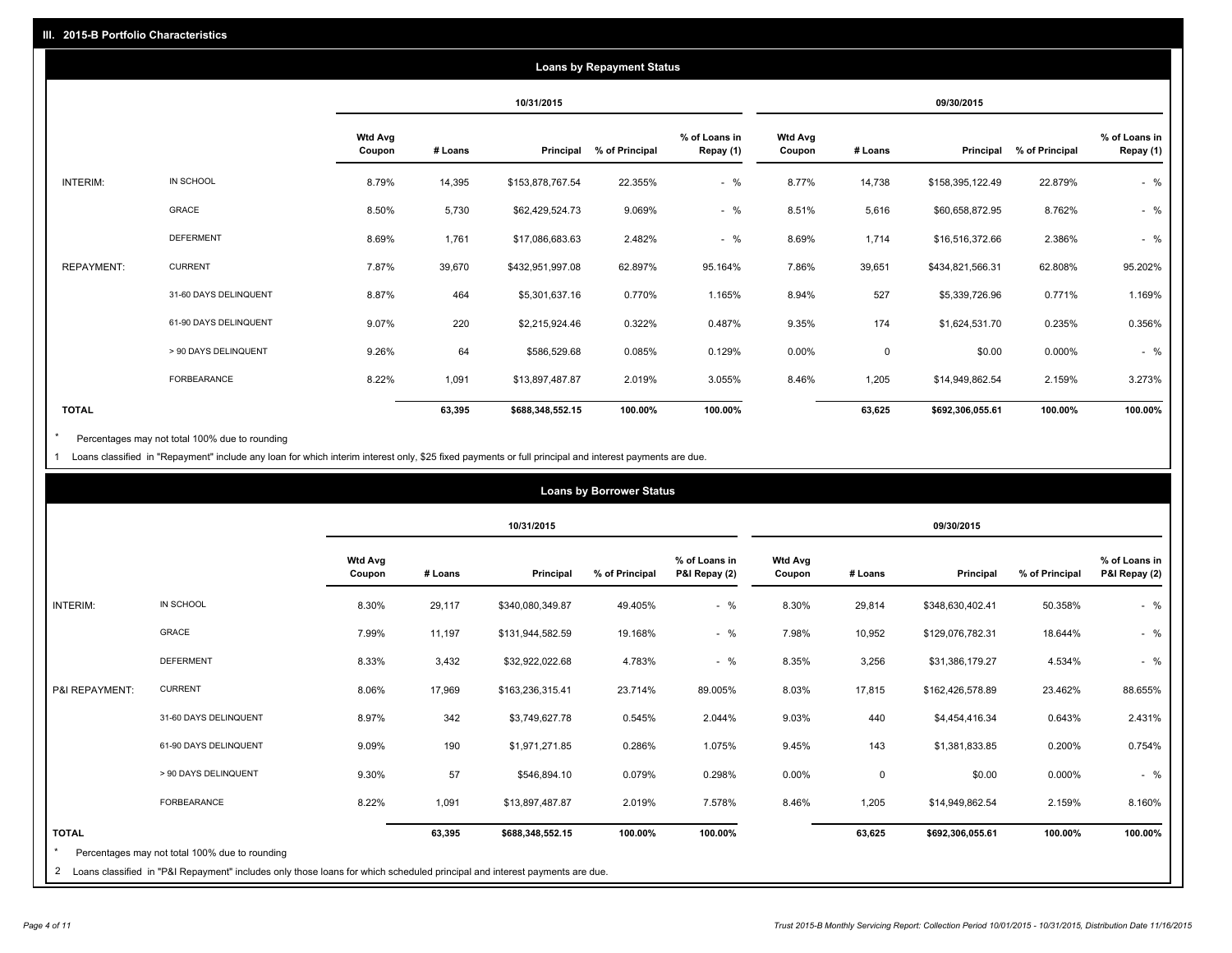|                                                                                                  | 10/31/2015       | 9/30/2015        |
|--------------------------------------------------------------------------------------------------|------------------|------------------|
| Pool Balance                                                                                     | \$736,285,318.95 | \$738,747,161.90 |
| Total # Loans                                                                                    | 63,395           | 63,625           |
| Total # Borrowers                                                                                | 42,537           | 42,688           |
| Weighted Average Coupon                                                                          | 8.19%            | 8.19%            |
| Weighted Average Remaining Term                                                                  | 127.91           | 128.59           |
| Percent of Pool - Cosigned                                                                       | 91.9%            | 91.8%            |
| Percent of Pool - Non Cosigned                                                                   | 8.2%             | 8.2%             |
| Borrower Interest Accrued for Period                                                             | \$4,727,577.24   | \$4,603,121.38   |
| <b>Outstanding Borrower Interest Accrued</b>                                                     | \$50,236,560.40  | \$48,647,577.39  |
| Gross Principal Realized Loss - Periodic                                                         | \$54,689.23      | \$63,172.46      |
| Gross Principal Realized Loss - Cumulative                                                       | \$220.686.45     | \$165,997.22     |
| Recoveries on Realized Losses - Periodic                                                         | \$114.80         | \$0.00           |
| Recoveries on Realized Losses - Cumulative                                                       | \$114.80         | \$0.00           |
| Net Losses - Periodic                                                                            | \$54,574.43      | \$63,172.46      |
| Net Losses - Cumulative                                                                          | \$220,571.65     | \$165,997.22     |
| Non-Cash Principal Activity - Capitalized Interest                                               | \$871,648.15     | \$531,692.11     |
| Since Issued Total Constant Prepayment Rate (CPR) (1)                                            | 3.85%            | 3.89%            |
| <b>Loan Substitutions</b>                                                                        | \$0.00           | \$0.00           |
| <b>Cumulative Loan Substitutions</b>                                                             | \$0.00           | \$0.00           |
| <b>Unpaid Servicing Fees</b>                                                                     | \$0.00           | \$0.00           |
| <b>Unpaid Administration Fees</b>                                                                | \$0.00           | \$0.00           |
| <b>Unpaid Carryover Servicing Fees</b>                                                           | \$0.00           | \$0.00           |
| Note Interest Shortfall                                                                          | \$0.00           | \$0.00           |
| Loans in Modification                                                                            | \$155,960.79     | \$70,418.80      |
| % of Loans in Modification as a % of Loans in Repayment (P&I)                                    | 0.09%            | 0.04%            |
|                                                                                                  |                  |                  |
|                                                                                                  |                  |                  |
| % Annualized Gross Principal Realized Loss - Periodic as a %<br>of Loans in Repayment (P&I) * 12 | 0.36%            | 0.41%            |
| % Gross Principal Realized Loss - Cumulative as a % of                                           |                  |                  |
| Original Pool Balance                                                                            | 0.03%            | 0.02%            |

(1) Since Issued Total CPR calculations found in monthly servicing reports issued on or prior to September 15, 2015 originally included loans that were removed from the pool by the sponsor because they became ineligible for the pool between the cut-off date and settlement date. On October 5, 2015, Since Issued Total CPR calculations were revised to exclude these loans and all prior monthly servicing reports were restated. For additional information, see 'Since Issued CPR Methodology' found on page 11 of this report.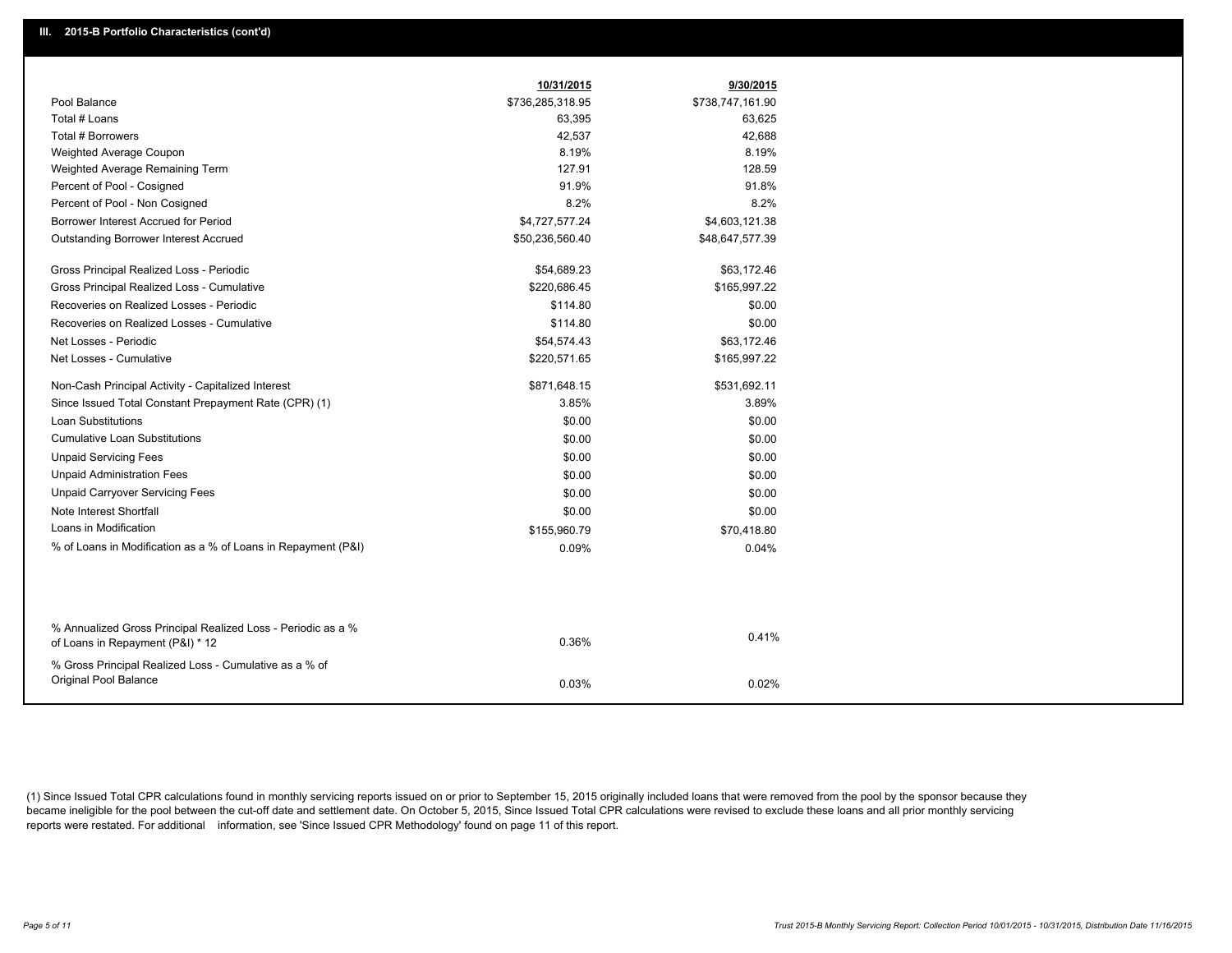#### **Loan Program**  A

|                                    | Weighted<br><b>Average Coupon</b> | # LOANS | <b>S AMOUNT</b>  | $%$ *    |
|------------------------------------|-----------------------------------|---------|------------------|----------|
| - Smart Option Interest-Only Loans | 7.00%                             | 14,046  | \$144,253,681.96 | 20.956%  |
| - Smart Option Fixed Pay Loans     | 8.23%                             | 17.656  | \$220,714,293.51 | 32.064%  |
| - Smart Option Deferred Loans      | 8.65%                             | 31,693  | \$323,380,576.68 | 46.979%  |
| - Other Loan Programs              | $0.00\%$                          | 0       | \$0.00           | 0.000%   |
| <b>Total</b>                       | 8.19%                             | 63,395  | \$688,348,552.15 | 100.000% |

\* Percentages may not total 100% due to rounding

B

C

**Index Type**

|                       | Weighted<br><b>Average Coupon</b> | # LOANS | \$ AMOUNT        | % *       |
|-----------------------|-----------------------------------|---------|------------------|-----------|
| - Fixed Rate Loans    | 9.80%                             | 10.518  | \$124,544,292.39 | 18.093%   |
| - LIBOR Indexed Loans | 7.83%                             | 52,877  | \$563,804,259.76 | 81.907%   |
| - Other Index Rates   | $0.00\%$                          | 0       | \$0.00           | $0.000\%$ |
| <b>Total</b>          | 8.19%                             | 63,395  | \$688,348,552.15 | 100.000%  |

\* Percentages may not total 100% due to rounding

## **Weighted Average Recent FICO**

| (2)<br>Wtd Avg Recent FICO Band | # LOANS          | <b>S AMOUNT</b>                      | $%$ *              |
|---------------------------------|------------------|--------------------------------------|--------------------|
| $0 - 639$                       | 3,125            | \$26,412,849.86                      | 3.837%             |
| 640 - 669                       | 3,879            | \$36,303,079.76                      | 5.274%             |
| 670 - 699                       | 8,224            | \$84,287,810.47                      | 12.245%            |
| 700 - 739<br>$740 +$<br>N/A(1)  | 15,799<br>32,358 | \$170,233,081.60<br>\$370,996,172.29 | 24.731%<br>53.897% |
| <b>Total</b>                    | 10<br>63,395     | \$115,558.17<br>\$688,348,552.15     | 0.017%<br>100.000% |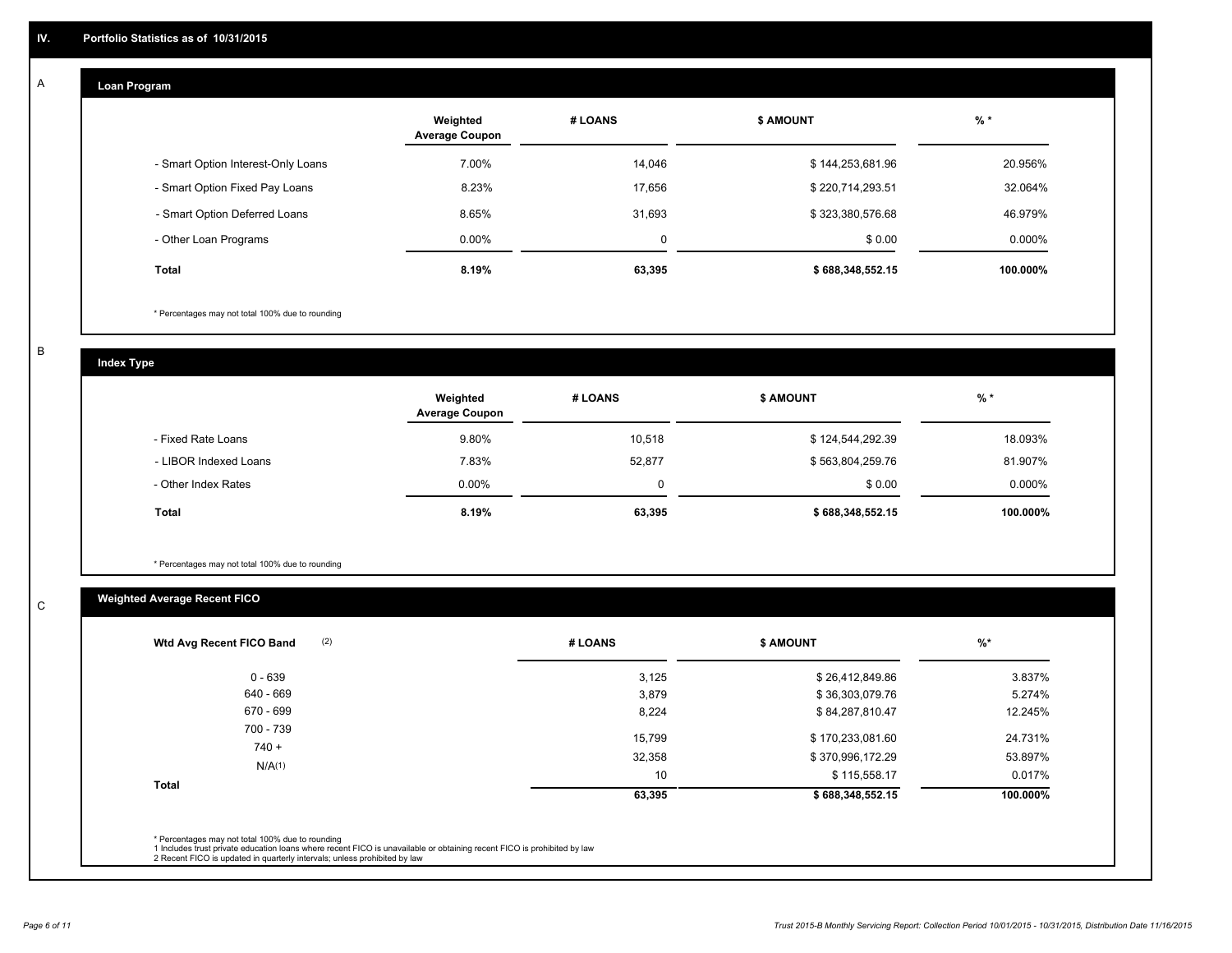| V. | 2015-B Reserve Account and Principal Distribution Calculations                                                                                                                |                  |  |
|----|-------------------------------------------------------------------------------------------------------------------------------------------------------------------------------|------------------|--|
| А. | <b>Reserve Account</b>                                                                                                                                                        |                  |  |
|    | Specified Reserve Account Balance                                                                                                                                             | \$1,896,081.00   |  |
|    | Actual Reserve Account Balance                                                                                                                                                | \$1,896,081.00   |  |
| В. | <b>Principal Distribution Amount</b>                                                                                                                                          |                  |  |
|    | Class A Notes Outstanding<br>i.                                                                                                                                               | \$560,324,460.96 |  |
|    | Pool Balance<br>ii.                                                                                                                                                           | \$736,285,318.95 |  |
|    | <b>First Priority Principal Distribution Amount</b><br>iii.                                                                                                                   | \$0.00           |  |
|    | Class A and B Notes Outstanding<br>iv.                                                                                                                                        | \$630,324,460.96 |  |
|    | First Priority Principal Distribution Amount<br>v.                                                                                                                            | \$0.00           |  |
|    | Pool Balance<br>vi.                                                                                                                                                           | \$736,285,318.95 |  |
|    | Specified Overcollateralization Amount<br>vii.                                                                                                                                | \$220,885,595.69 |  |
|    | viii. Regular Principal Distribution Amount                                                                                                                                   | \$114,924,737.70 |  |
|    |                                                                                                                                                                               |                  |  |
|    | Pool Balance<br>ix.                                                                                                                                                           | \$736,285,318.95 |  |
|    | First Priority Principal Distribution Amount<br>х.                                                                                                                            | \$0.00           |  |
|    | Regular Principal Distribution Amount<br>xi.                                                                                                                                  | \$114,924,737.70 |  |
|    | Available Funds (after payment of waterfall items A through J) *<br>xii.                                                                                                      | \$0.00           |  |
|    | Additional Principal Distribution Amount (min(ix - x - xi, xiii))<br>xiii.                                                                                                    | \$0.00           |  |
|    | * Represents 100% of value, if the principal balance of the pool is less than 10% of initial principal balance of the pool or the Class A and Class B notes are reduced to 0. |                  |  |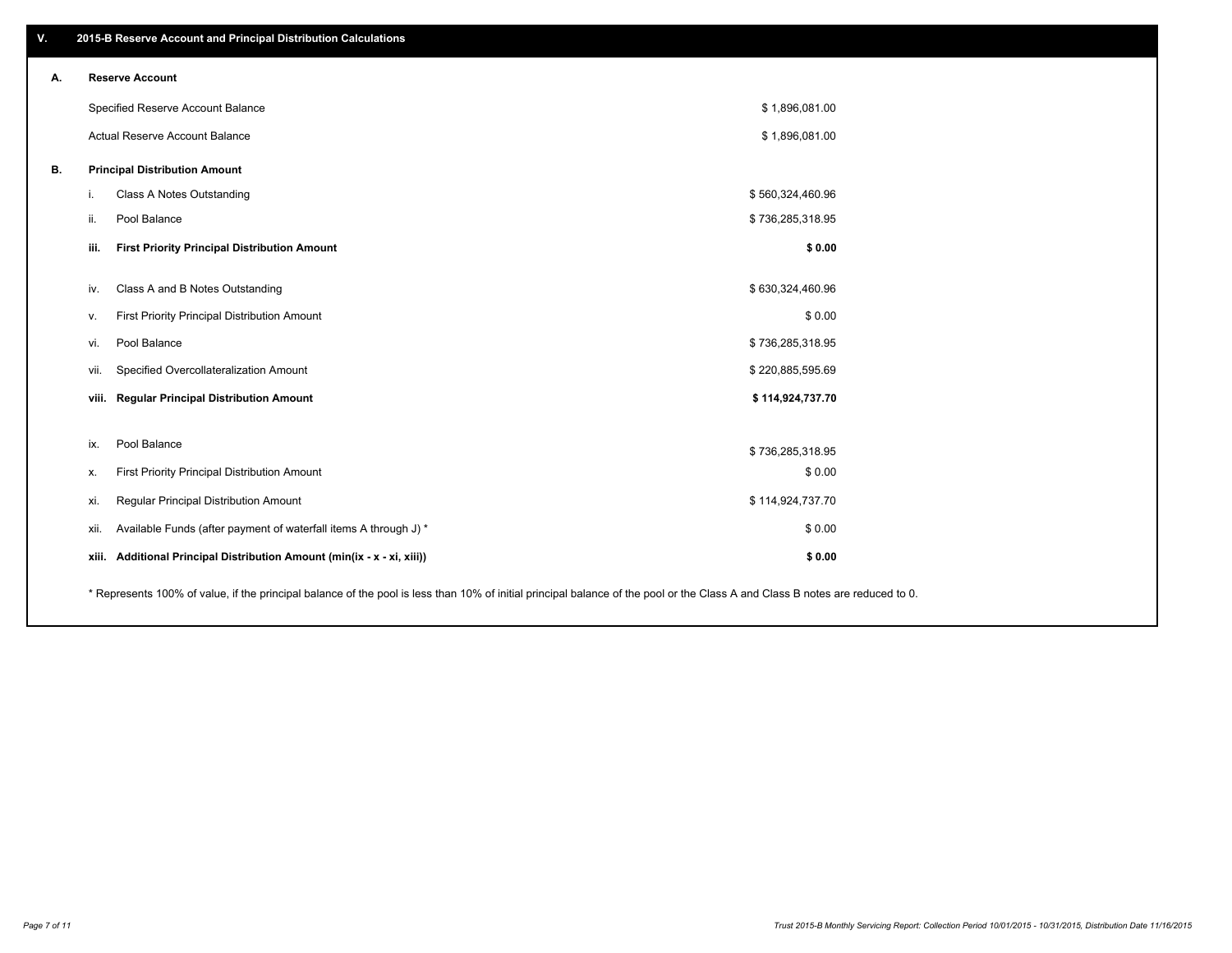|          |                                                         | Paid           | <b>Funds Balance</b> |
|----------|---------------------------------------------------------|----------------|----------------------|
|          |                                                         |                |                      |
|          | <b>Total Available Funds</b>                            |                | \$7,014,747.14       |
| A        | <b>Trustee Fees</b>                                     | \$0.00         | \$7,014,747.14       |
| B        | <b>Servicing Fees</b>                                   | \$461,635.50   | \$6,553,111.64       |
| C        | i. Administration Fees                                  | \$8,333.00     | \$6,544,778.64       |
|          | ii. Unreimbursed Administrator Advances plus any Unpaid | \$0.00         | \$6,544,778.64       |
| D        | Class A Noteholders Interest Distribution Amount        | \$880,068.12   | \$5,664,710.52       |
| Е        | <b>First Priority Principal Payment</b>                 | \$0.00         | \$5,664,710.52       |
| F        | Class B Noteholders Interest Distribution Amount        | \$204,166.67   | \$5,460,543.85       |
| G        | Class C Noteholders Interest Distribution Amount        | \$187,500.00   | \$5,273,043.85       |
| H        | <b>Reinstatement Reserve Account</b>                    | \$0.00         | \$5,273,043.85       |
|          | <b>Regular Principal Distribution</b>                   | \$5,273,043.85 | \$0.00               |
| J        | <b>Carryover Servicing Fees</b>                         | \$0.00         | \$0.00               |
| Κ        | Additional Principal Distribution Amount                | \$0.00         | \$0.00               |
| <b>L</b> | <b>Unpaid Expenses of Trustee</b>                       | \$0.00         | \$0.00               |
| М        | Unpaid Expenses of Administrator                        | \$0.00         | \$0.00               |
| N        | Remaining Funds to the Residual Certificateholders      | \$0.00         | \$0.00               |

### **Waterfall Conditions**

|      | Pool Balance                                                                     | \$736,285,318.95 |  |
|------|----------------------------------------------------------------------------------|------------------|--|
| Ш.   | Class A and B Notes Outstanding                                                  | \$630,324,460.96 |  |
| iii. | Class C Noteholders' Interest Distribution Ratio (i / ii)                        | 116.81%          |  |
| iv.  | Minimum Ratio                                                                    | 110.00%          |  |
| v.   | Is the Class C Noteholders' Interest Distribution Condition Satisfied (iii > iv) |                  |  |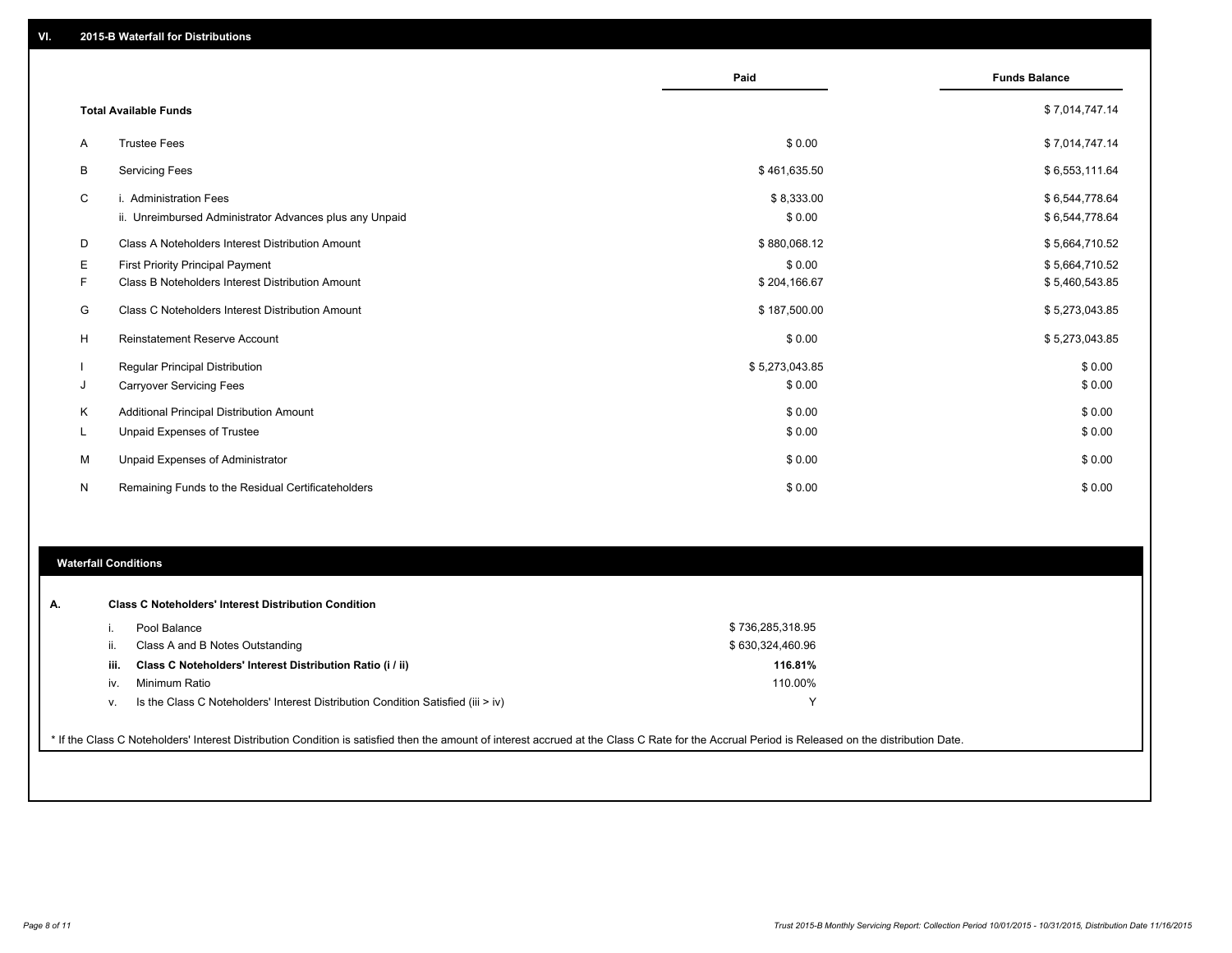| <b>Distribution Amounts</b>                                |                         |                         |                         |
|------------------------------------------------------------|-------------------------|-------------------------|-------------------------|
|                                                            | A <sub>1</sub>          | A <sub>2</sub> A        | A <sub>2</sub> B        |
| Cusip/Isin                                                 | 78448QAA6               | 78448QAB4               | 78448QAC2               |
| <b>Beginning Balance</b>                                   | \$203,324,460.96        | \$192,000,000.00        | \$90,000,000.00         |
| Index                                                      | <b>LIBOR</b>            | <b>FIXED</b>            | <b>LIBOR</b>            |
| Spread/Fixed Rate                                          | 0.70%                   | 2.98%                   | 1.20%                   |
| Record Date (Days Prior to Distribution)                   | 1 NEW YORK BUSINESS DAY | 1 NEW YORK BUSINESS DAY | 1 NEW YORK BUSINESS DAY |
| <b>Accrual Period Begin</b>                                | 10/15/2015              | 10/15/2015              | 10/15/2015              |
| <b>Accrual Period End</b>                                  | 11/16/2015              | 11/15/2015              | 11/16/2015              |
| Daycount Fraction                                          | 0.0888889               | 0.08333333              | 0.08888889              |
| Interest Rate*                                             | 0.89575%                | 2.98000%                | 1.39575%                |
| <b>Accrued Interest Factor</b>                             | 0.000796222             | 0.002483333             | 0.001240667             |
| <b>Current Interest Due</b>                                | \$161,891.45            | \$476,800.00            | \$111,660.00            |
| Interest Shortfall from Prior Period Plus Accrued Interest | $$ -$                   | $$ -$                   | $\frac{2}{3}$ -         |
| <b>Total Interest Due</b>                                  | \$161,891.45            | \$476,800.00            | \$111,660.00            |
| <b>Interest Paid</b>                                       | \$161,891.45            | \$476,800.00            | \$111,660.00            |
| <b>Interest Shortfall</b>                                  | $S -$                   | $S -$                   | $\mathsf{\$}$ -         |
| <b>Principal Paid</b>                                      | \$5,273,043.85          | $$ -$                   | $S -$                   |
| <b>Ending Principal Balance</b>                            | \$198,051,417.11        | \$192,000,000.00        | \$90,000,000.00         |
| Paydown Factor                                             | 0.022249130             | 0.000000000             | 0.000000000             |
| <b>Ending Balance Factor</b>                               | 0.835659988             | 1.000000000             | 1.000000000             |

\* Pay rates for Current Distribution. For the interest rates applicable to the next distribution date, please see https://www.salliemae.com/about/investors/data/SMBabrate.txt.

**VII. 2015-B Distributions**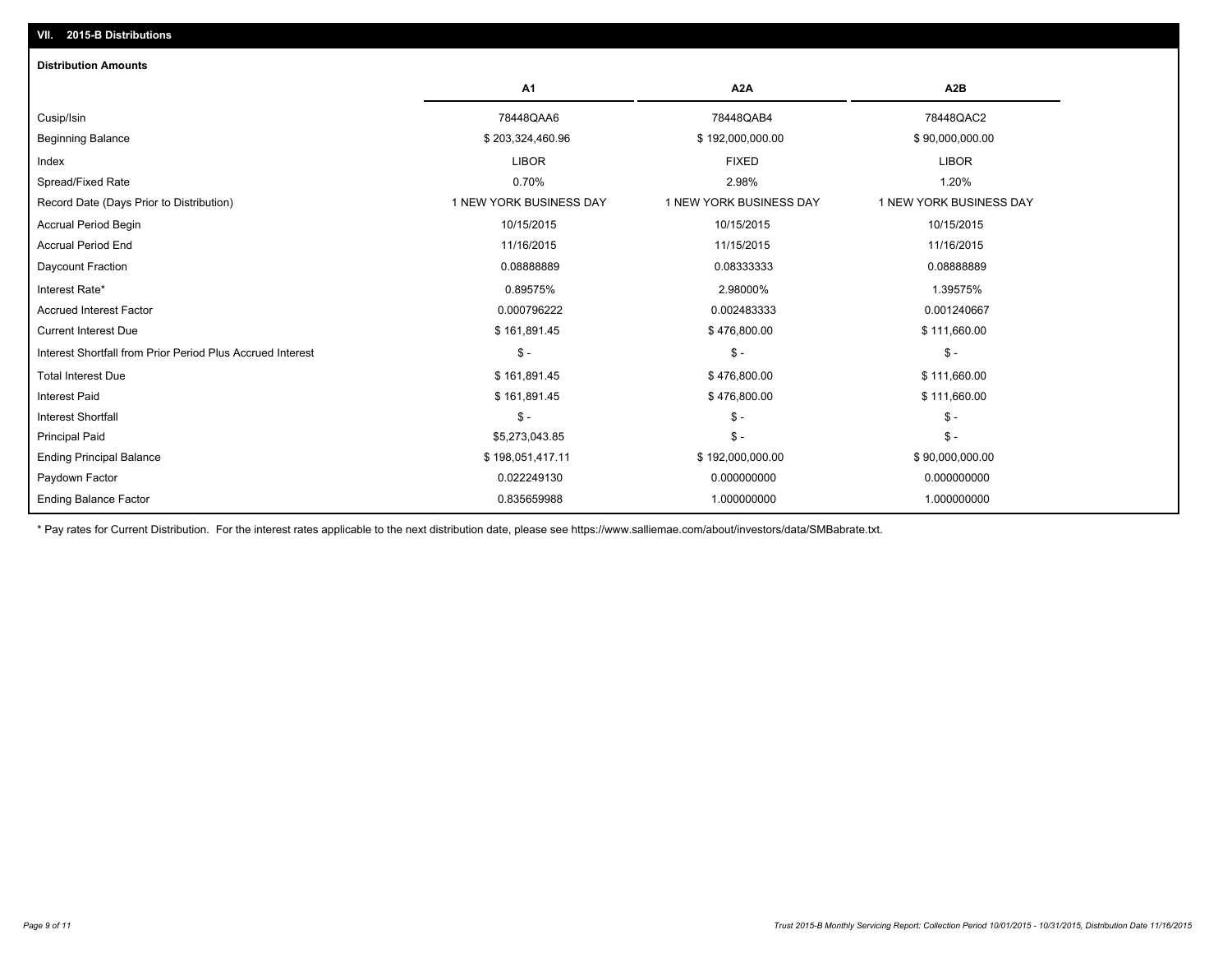| C<br>A3<br>в<br>78448QAD0<br>78448QAE8<br>78448QAF5<br>Cusip/Isin<br>Beginning Balance<br>\$75,000,000.00<br>\$70,000,000.00<br>\$50,000,000.00<br><b>LIBOR</b><br><b>FIXED</b><br><b>FIXED</b><br>Index |  |
|----------------------------------------------------------------------------------------------------------------------------------------------------------------------------------------------------------|--|
|                                                                                                                                                                                                          |  |
|                                                                                                                                                                                                          |  |
|                                                                                                                                                                                                          |  |
|                                                                                                                                                                                                          |  |
| 1.75%<br>Spread/Fixed Rate<br>3.50%<br>4.50%                                                                                                                                                             |  |
| 1 NEW YORK BUSINESS DAY<br>1 NEW YORK BUSINESS DAY<br>1 NEW YORK BUSINESS DAY<br>Record Date (Days Prior to Distribution)                                                                                |  |
| 10/15/2015<br>10/15/2015<br><b>Accrual Period Begin</b><br>10/15/2015                                                                                                                                    |  |
| <b>Accrual Period End</b><br>11/15/2015<br>11/16/2015<br>11/15/2015                                                                                                                                      |  |
| Daycount Fraction<br>0.0888889<br>0.08333333<br>0.08333333                                                                                                                                               |  |
| 1.94575%<br>Interest Rate*<br>3.50000%<br>4.50000%                                                                                                                                                       |  |
| <b>Accrued Interest Factor</b><br>0.001729556<br>0.002916667<br>0.003750000                                                                                                                              |  |
| \$129,716.67<br>\$204,166.67<br>\$187,500.00<br><b>Current Interest Due</b>                                                                                                                              |  |
| $$ -$<br>\$ -<br>Interest Shortfall from Prior Period Plus Accrued Interest<br>$S -$                                                                                                                     |  |
| \$129,716.67<br>\$204,166.67<br>\$187,500.00<br><b>Total Interest Due</b>                                                                                                                                |  |
| \$129,716.67<br><b>Interest Paid</b><br>\$204,166.67<br>\$187,500.00                                                                                                                                     |  |
| $\mathsf{\$}$ -<br><b>Interest Shortfall</b><br>$\mathsf{s}$ -<br>$\mathsf{\$}$ -                                                                                                                        |  |
| <b>Principal Paid</b><br>$\mathsf{\$}$ -<br>$\mathsf{\$}$ -<br>$$ -$                                                                                                                                     |  |
| \$75,000,000.00<br>\$70,000,000.00<br>\$50,000,000.00<br><b>Ending Principal Balance</b>                                                                                                                 |  |
| 0.000000000<br>0.000000000<br>0.000000000<br>Paydown Factor                                                                                                                                              |  |
| <b>Ending Balance Factor</b><br>1.000000000<br>1.000000000<br>1.000000000                                                                                                                                |  |

\* Pay rates for Current Distribution. For the interest rates applicable to the next distribution date, please see https://www.salliemae.com/about/investors/data/SMBabrate.txt.

**VII. 2015-B Distributions**